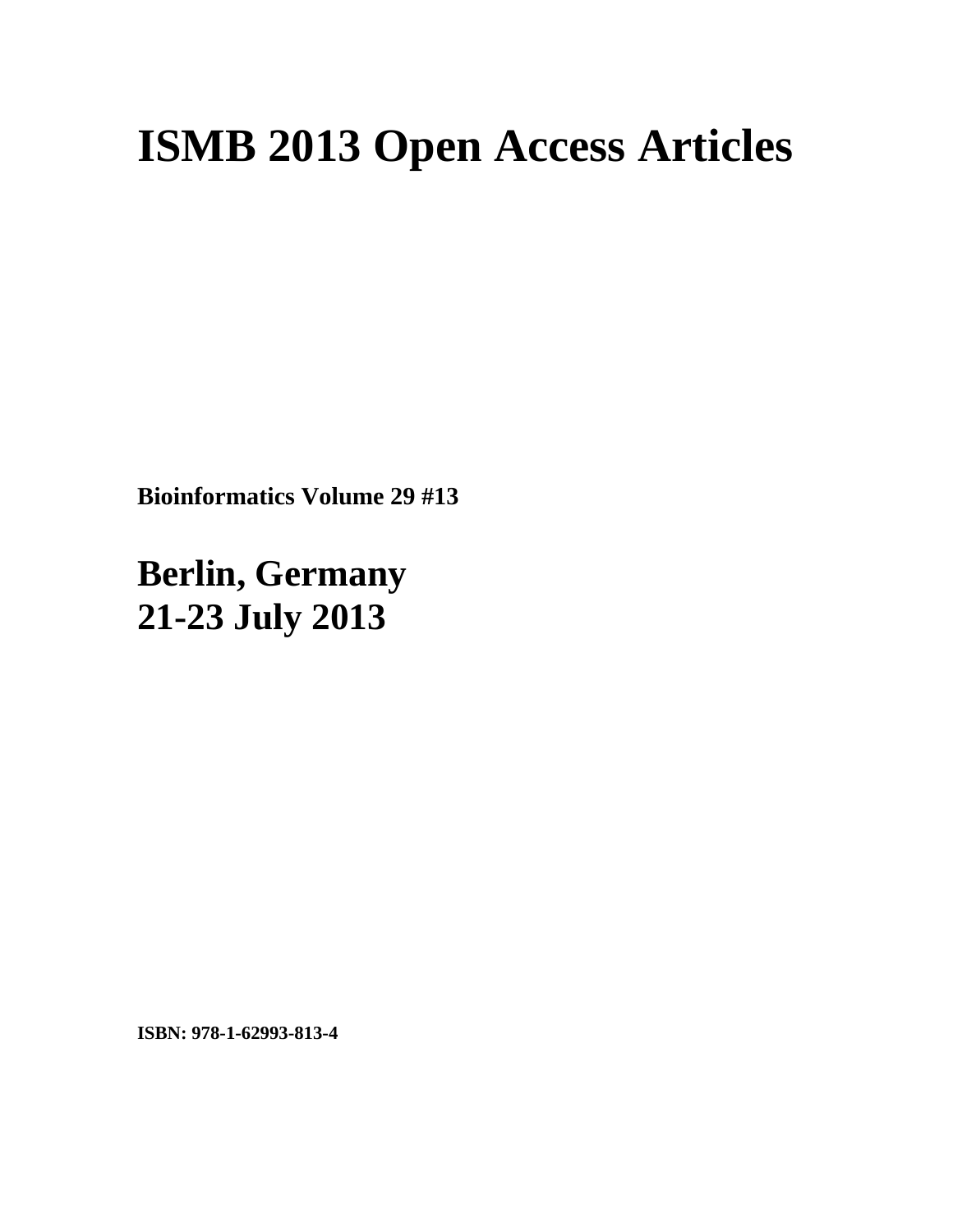**Printed from e-media with permission by:** 

Curran Associates, Inc. 57 Morehouse Lane Red Hook, NY 12571



**Some format issues inherent in the e-media version may also appear in this print version.** 

Copyright© (2013) by Oxford University Press All rights reserved.

Printed by Curran Associates, Inc. (2014)

For permission requests, please contact Oxford University Press at the address below.

Oxford University Press 2001 Evans Road Cary, North Carolina 27513

Phone: (919) 677-0977 Fax: (919) 677-1714

jnlorders@oup-usa.org

## **Additional copies of this publication are available from:**

Curran Associates, Inc. 57 Morehouse Lane Red Hook, NY 12571 USA Phone: 845-758-0400 Fax: 845-758-2634 Email: curran@proceedings.com Web: www.proceedings.com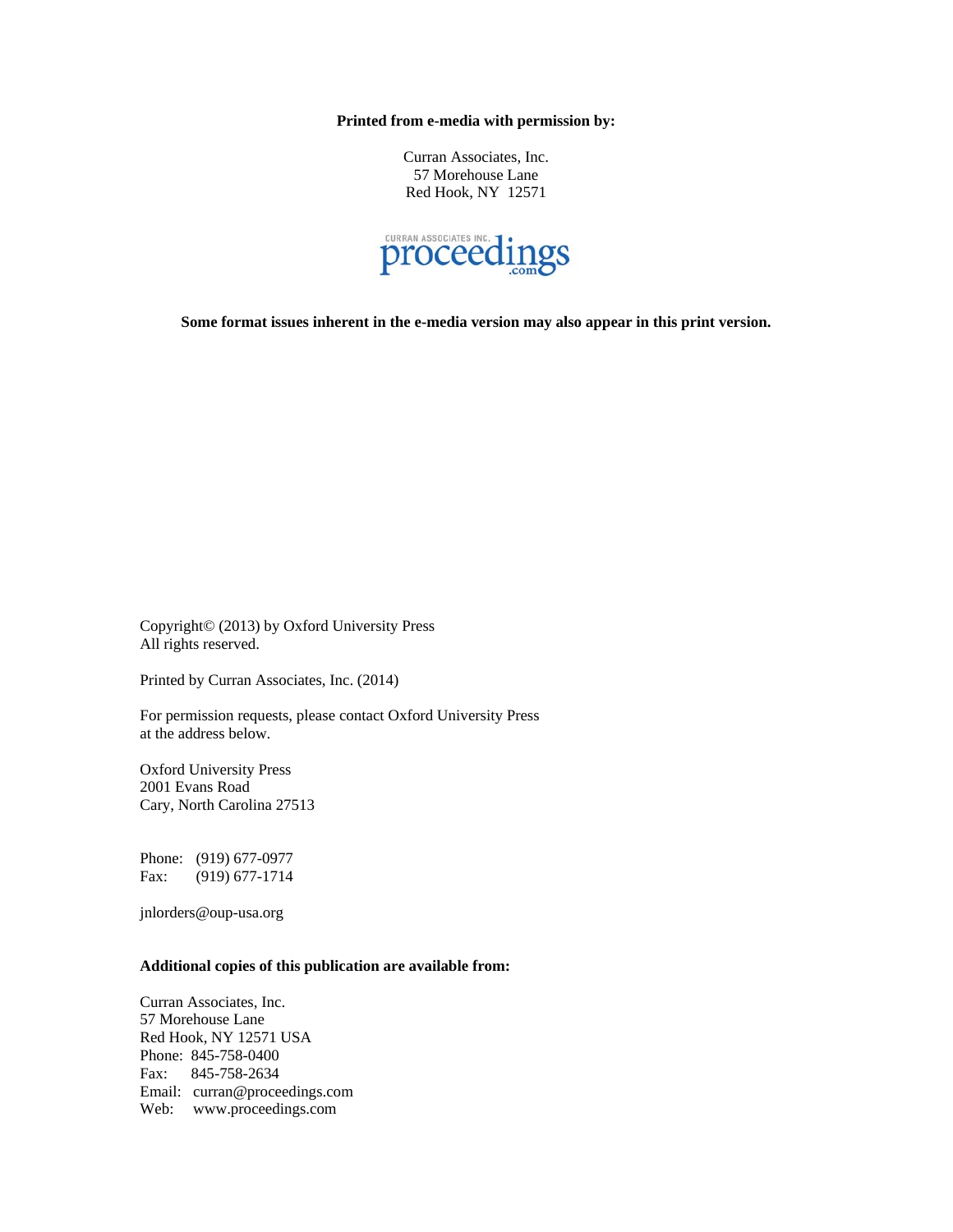## **TABLE OF CONTENTS**

| <b>CAMPWAYS: CONSTRAINED ALIGNMENT FRAMEWORK FOR THE COMPARATIVE</b>                                                                                 |  |
|------------------------------------------------------------------------------------------------------------------------------------------------------|--|
| Gamze Abaka, Turker Bykoglu, Cesim Erten                                                                                                             |  |
| AUTOMATED CELLULAR ANNOTATION FOR HIGH-RESOLUTION IMAGES OF ADULT                                                                                    |  |
|                                                                                                                                                      |  |
| Sarah J. Aerni, Xiao Liu, Chuong B. Do, Samuel S. Gross, Andy Nguyen, Stephen D. Guo, Fuhui Long, Hanchuan<br>Peng, Stuart S. Kim, Serafim Batzoglou |  |
| HAPLOTYPE ASSEMBLY IN POLYPLOID GENOMES AND IDENTICAL BY DESCENT                                                                                     |  |
|                                                                                                                                                      |  |
| Derek Aguiar, Sorin Istrail                                                                                                                          |  |
| EFFICIENT NETWORK-GUIDED MULTI-LOCUS ASSOCIATION MAPPING WITH                                                                                        |  |
|                                                                                                                                                      |  |
| Chloe-Agathe Azencott, Dominik Grimm, Mahito Sugiyama, Yoshinobu Kawahara, Karsten M. Borgwardt                                                      |  |
| HARD-WIRED HETEROGENEITY IN BLOOD STEM CELLS REVEALED USING A DYNAMIC                                                                                |  |
|                                                                                                                                                      |  |
| Nicola Bonzanni, Abhishek Garg, K. Anton Feenstra, Judith Schutte, Sarah Kinston, Diego Miranda-Saavedra,<br>Jaap Heringa, Ioannis Xenarios          |  |
| MINIMUM CURVILINEARITY TO ENHANCE TOPOLOGICAL PREDICTION OF PROTEIN                                                                                  |  |
|                                                                                                                                                      |  |
| Carlo Vittorio Cannistraci, Gregorio Alanis-Lobato, Timothy Ravasi                                                                                   |  |
| PHYLOGENETIC ANALYSIS OF MULTIPROBE FLUORESCENCE IN SITU HYBRIDIZATION                                                                               |  |
|                                                                                                                                                      |  |
| Salim Akhter Chowdhury, Stanley E. Shackney, Kerstin Heselmeyer-Haddad, Thomas Ried, Alejandro A. Schaffer,<br>Russell Schwartz                      |  |
| INFORMATION-THEORETIC EVALUATION OF PREDICTED ONTOLOGICAL                                                                                            |  |
|                                                                                                                                                      |  |
| Wyatt T. Clark, Predrag Radivojac                                                                                                                    |  |
|                                                                                                                                                      |  |
| Noah M. Daniels, Andrew Gallant, Jian Peng, Lenore J. Cowen, Michael Baym                                                                            |  |
|                                                                                                                                                      |  |
| Elmirasadat Forouzmand, Hamidreza Chitsaz                                                                                                            |  |
| <b>IDENTIFYING PROTEINS CONTROLLING KEY DISEASE SIGNALING PATHWAYS  92</b>                                                                           |  |
| Anthony Gitter, Ziv Bar-Joseph                                                                                                                       |  |
| USING STATE MACHINES TO MODEL THE ION TORRENT SEQUENCING PROCESS AND                                                                                 |  |
| David Golan, Paul Medvedev                                                                                                                           |  |
| <b>GENOME-WIDE IDENTIFICATION AND PREDICTIVE MODELING OF TISSUE-SPECIFIC</b>                                                                         |  |
|                                                                                                                                                      |  |
| Dina Hafez, Ting Ni, Sayan Mukherjee, Jun Zhu, Uwe Ohler                                                                                             |  |
| <b>IBD-GROUPON: AN EFFICIENT METHOD FOR DETECTING GROUP-WISE IDENTITY-BY-</b>                                                                        |  |
| DESCENT REGIONS SIMULTANEOUSLY IN MULTIPLE INDIVIDUALS BASED ON                                                                                      |  |
|                                                                                                                                                      |  |
| Dan He                                                                                                                                               |  |
| SHORT READ ALIGNMENT WITH POPULATIONS OF GENOMES                                                                                                     |  |
| Lin Huang, Victoria Popic, Serafim Batzoglou                                                                                                         |  |
| SUPERVISED DE NOVO RECONSTRUCTION OF METABOLIC PATHWAYS FROM                                                                                         |  |
|                                                                                                                                                      |  |
| Masaaki Kotera, Yasuo Tabei, Yoshihiro Yamanishi, Toshiaki Tokimatsu, Susumu Goto                                                                    |  |
|                                                                                                                                                      |  |
| Meghana Kshirsagar, Jaime Carbonell, Judith Klein-Seetharaman                                                                                        |  |
| A GRAPH KERNEL APPROACH FOR ALIGNMENT-FREE DOMAIN-PEPTIDE                                                                                            |  |
|                                                                                                                                                      |  |
| Kousik Kundu, Fabrizio Costa, Rolf Backofen                                                                                                          |  |
| A FRAMEWORK FOR SCALABLE PARAMETER ESTIMATION OF GENE CIRCUIT MODELS                                                                                 |  |
|                                                                                                                                                      |  |
| Hiroyuki Kuwahara, Ming Fan, Suojin Wang, Xin Gao                                                                                                    |  |
| A CONTEXT-SENSITIVE FRAMEWORK FOR THE ANALYSIS OF HUMAN SIGNALLING                                                                                   |  |
|                                                                                                                                                      |  |
| Alexander Lan, Michal Ziv-Ukelson, Esti Yeger-Lotem                                                                                                  |  |